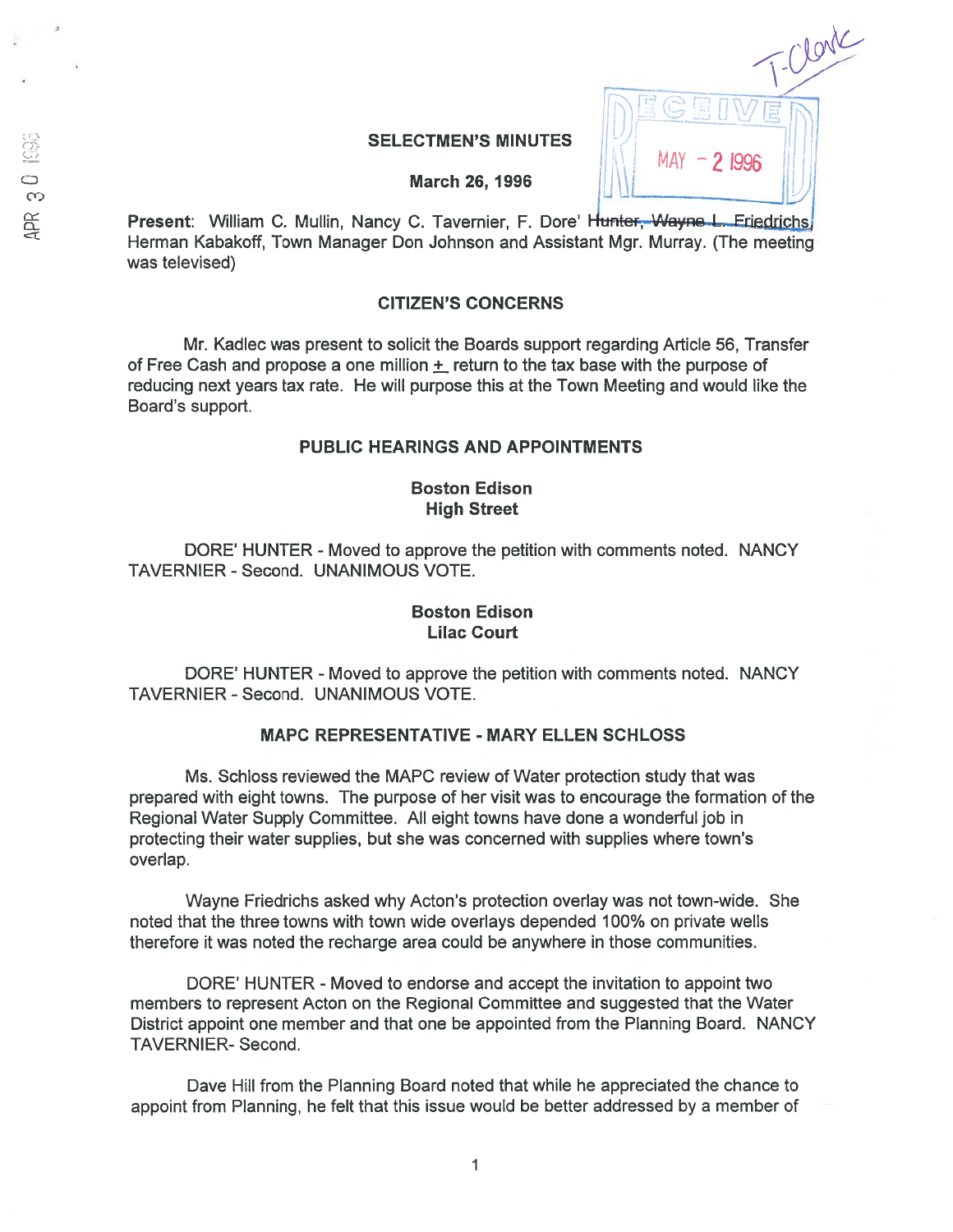the Board of Health. Lisa Wolf of the Board of Health volunteered to be the second appointment. She and the other members of the Board of Health had reviewed this issue and have endorsed her as their appointee. MOTION WITHDRAWN.

NANCY TAVERNIER - Moved to endorse the Regional Committee and to appoint Lisa Wolfe of the Board of Health and Ron Parenti of the Water District to be Acton's Representatives. DORE' HUNTER -Second. UNANIMOUS VOTE.

# MATT LIEBMAN CONSERVATION COMMISSION APPOINTMENT

Matt Liebman was asked his opinion of Vernal Pools, he felt they are important and should be protected. His expertise and background was noted and his service on the Technical Review Sewage Taskforce as noted as being appreciated. He felt his background at EPA and his expertise in identifying Wetlands would be helpful to the Conservation Commission. He was not inclined at this time to become involved with Board of Health and Title 5 issues. Mr. Hunter noted his involvement with the Mass Bays Program. Mr. Liebman explained it was <sup>a</sup> joint EPA/State demonstration selected estuary which is a river that meets the sea, planning and management plan and the solving of problems from pollution where major thrust, It was <sup>a</sup> consensus based program with <sup>a</sup> lot of help towards helping communities manage their bays. He served on this project from 1990 to 1995.

HERMAN KABAKOFF -Moved to appoint Matt Liebman as <sup>a</sup> Associate Member of the Conservation Commission for <sup>a</sup> one year term. DORE' HUNTER - Second. UNANIMOUS VOTE.

# SELECTMEN'S BUSINESS

UNIFORM FEE POLICY - The Board discussed the Uniform Fee Policy that has been revised once again by the Health Director. Wayne Freidrichs asked about fee review and staff time which takes <sup>a</sup> lot of effort. The Board discussed the waiving of fees in the Class III classification. The definition of hardship was also discussed by the Board.

NANCY TAVERNIER - Moved to approve the Uniform Fee Policy. DORE' HUNTER - Second. UNANIMOUS VOTE.

TRANSFER STATION FEES - Mr. Hunter explained the procedure and flow of how the fees have been determined by the Board in pas<sup>t</sup> years. The construction of the budget with revenue assumptions were reviewed and they would not vote until the Budget was voted at Town Meeting. In the pas<sup>t</sup> several years they have moved the setting of the fee up to before Town Meeting. They have not increased the fee in the pas<sup>t</sup> several years.

He felt that to decrease the Fee now, and then increase it <sup>a</sup> few years down the road would not be <sup>a</sup> goo<sup>d</sup> idea. The last increase was in the range of \$10.00 and the residents reacted painfully, and since it has been at the \$100.00 he has not received any further complaints, even when he was at the Transfer Station these pas<sup>t</sup> several weekends.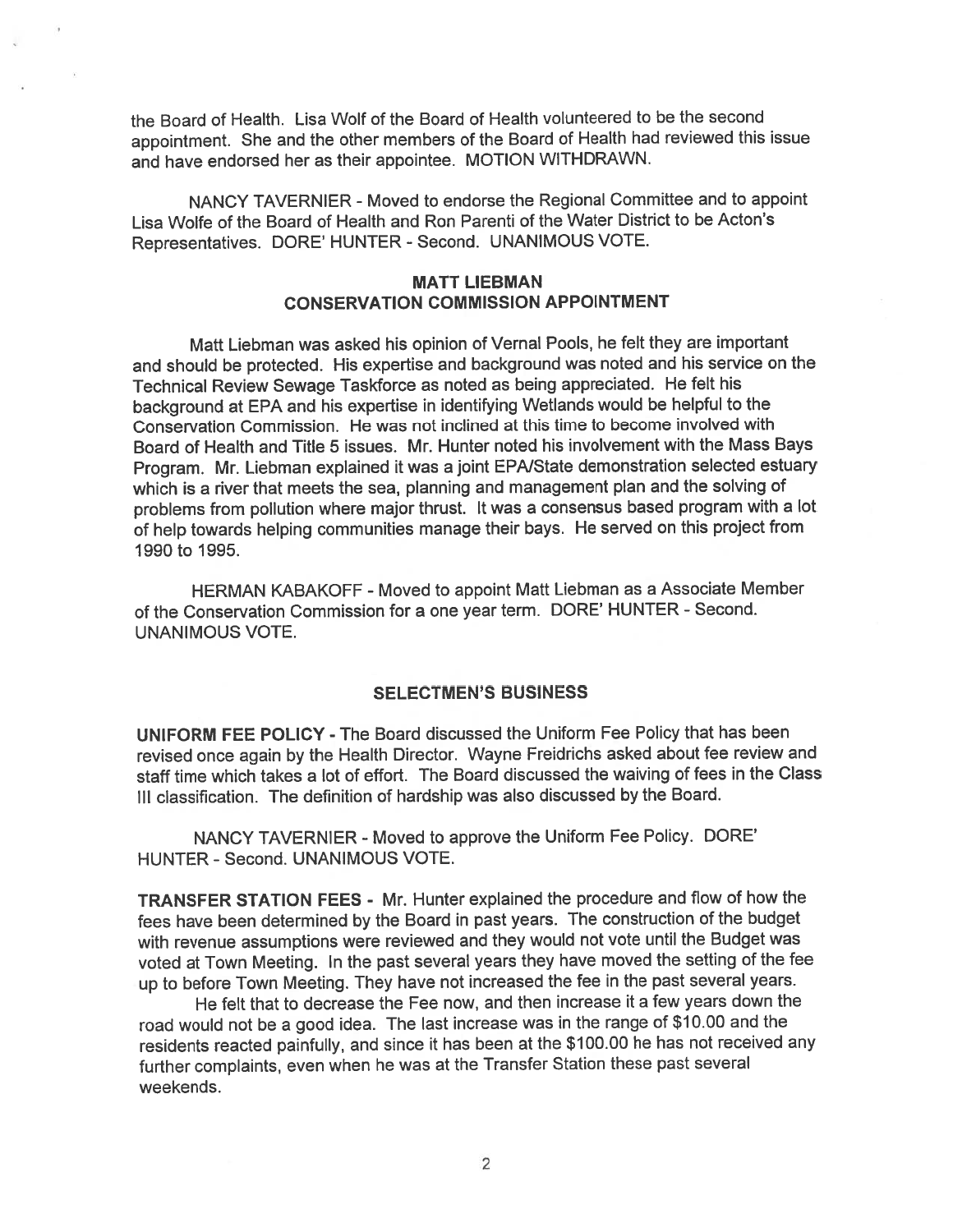John updated the Board as to the aid we are receiving from Pam Resor's Office and how they are setting up meetings to look into getting State and Federal help into solving the Scrubber problem. Dore asked it there was any way that MRI could be forced to Bid the Scrubber Project.

Herman made his presentation regarding using Fund Balance to reduce the cost of the Stickers by 50%. He felt the Town could use \$137,000 of the Fund balance by <sup>g</sup>iving the users back half their sticker fee. The \$137,000 could come from the Fund Balance and he felt there was enough in Fund Balance to do that. He felt if the Board wanted to change their <sup>p</sup>hilosophy and recognize the benefit he would sugges<sup>t</sup> implementing this use of Fund Balance.

HERMAN KABAKOFF - Moved to reduce all Dump Sticker Costs in FY97 by 50%. DORE' HUNTER - Second.

Dore's <sup>p</sup>hilosophy has been to build and hold substantial Fund Balance in NEWSC to protect against the hovering problems out there. Arbitration award and the Stabilization Fund payments are but two examples of the need to maintain the Fund Balance. He has resisted reducing the Fund Balance and feels that now he has even <sup>a</sup> better understanding of the issues and uncertainties after the NESWC briefings as to the need to maintain the balance. He feels the "NESWC Problem" is coming and to use the Fund Balance now is not the right timing.

Wayne agree<sup>d</sup> with Herman excep<sup>t</sup> that it would only affect 50% to those using the Transfer Station and would like the monies to come back to all taxpayers by returning it to the Tax Base.

Nancy asked how our exposure would be handled if this Fund Balance was used. Herman felt <sup>a</sup> debt exclusion Override Vote could be used. Nancy disagreed and said only <sup>a</sup> General Override could be used, through taxation.

Bill felt the money should be held not spent. He feels that we needed to ge<sup>t</sup> the right numbers for the Fund Balance. To look, at it one month from Town Meeting to determine what money is available and to return either by stickers reduction or back to the Tax Base. He felt the money should go to the tax base to benefit all taxpayers.

He also noted the concep<sup>t</sup> of credit, we as <sup>a</sup> Board reduced the tax rate and did not bet any positive reaction in that regard. If there is <sup>a</sup> problem down the road will be chastised. It is very cleat that there is volatility in the area of NESWC and he suggested we hold on and discuss this issue at the May 14 meeting.

Herman asked if the Board could suppor<sup>t</sup> <sup>a</sup> reduction of 138,000 to taxpayers as par<sup>t</sup> of Mr. Kadlec's efforts.

Dote' felt we needed to check with ALG before we do anything as the numbers are agreed to already in the Plan.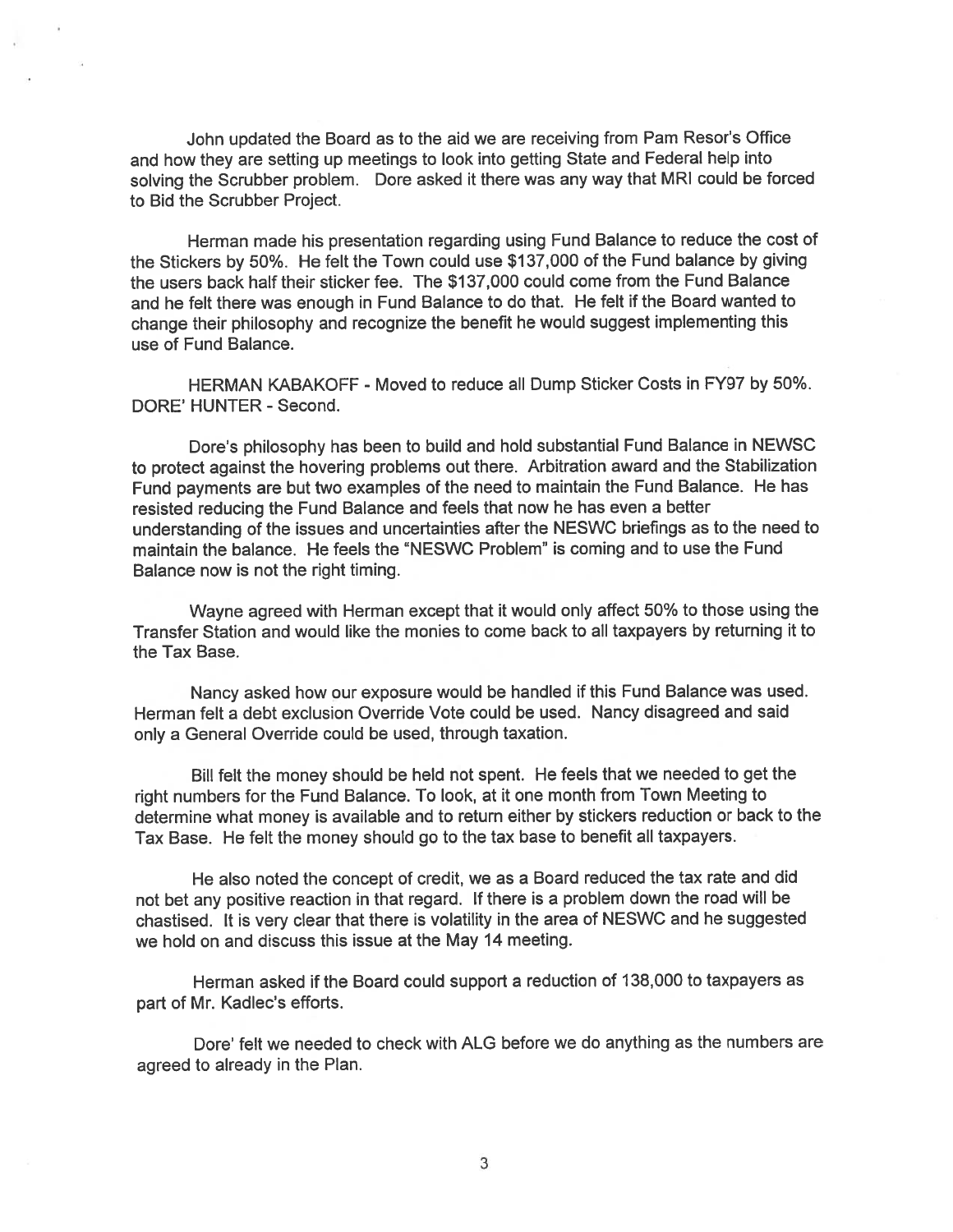Bill was not comfortable making any side commitments. VOTE OF THE MOTION PROPOSED BY MR. KABAKOFF- 4-1 Mr. Kabakoff in Favor - Motion Lost.

DORE' HUNTER - Moved to maintain fees at the same level of \$100.00 as has been maintained over the past few years. NANCY TAVERNIER - Second. 4-1 Mr. Kabakoff NO. Motion Passed.

ST. MATTHEWS CHURCH - Dore' Hunter noted that he was <sup>a</sup> member of this church and therefore would not be participating in this portion of the Meeting.

Mr. Barnes on behalf of St. Matthews thanked the staff for their comments and helpfulness, it is greatly appreciated. He thinks <sup>a</sup> growing active church is goo<sup>d</sup> for the community and they provide <sup>a</sup> lot of services to the town residents. He felt that their reques<sup>t</sup> would fall under the newly adopted Uniform Fee Policy, Class Ill designation and he urged the Board of gran<sup>t</sup> the waiver of the fee to improve the churches financial picture.

Mr. Mullin noted that the Board has not waived fees to other church's in the pas<sup>t</sup> for expansions. He doesn't think it is <sup>a</sup> very goo<sup>d</sup> idea to waive <sup>a</sup> fee of this size especially in light of the fees already paid by other religious organizations. The best he could suppor<sup>t</sup> would be <sup>a</sup> paymen<sup>t</sup> <sup>p</sup>lan. WILLIAM MULLIN - Moved to gran<sup>t</sup> at the time the Certificate of Occupancy is issued to St. Matthew's <sup>a</sup> tally of the fees payable to the Town be pu<sup>t</sup> into <sup>a</sup> five year paymen<sup>t</sup> <sup>p</sup>lan, to be paid in <sup>a</sup> semi-annual paymen<sup>t</sup> <sup>p</sup>lan, or other <sup>p</sup>lan as devised by the Town. WAYNE FRIEDRICHS. Second.

Nancy felt that cash flow programs which include inspector fees and accounting problems would arise and that it would not pu<sup>t</sup> everyone on fair and even ground by allowing them to enter into <sup>a</sup> paymen<sup>t</sup> plan.

Herman commented on reimbursable fees for tradesman such as the electrical and <sup>p</sup>lumbing fees and felt we needed to collect up front for these services and felt that the Board needed to address this from <sup>a</sup> long range aspect.

Wayne felt that it was <sup>a</sup> good motion to establish <sup>a</sup> policy on churches. He felt it was <sup>a</sup> minor thing with regard to what we ge<sup>t</sup> back from the churches.

Nancy felt that five years was too long. She felt that stretching it out over five years was too long and could perhaps be convinced by <sup>2</sup> years if <sup>a</sup> taxation <sup>p</sup>lan was in <sup>p</sup>lace and <sup>a</sup> <sup>p</sup>lan for payments could be handled without additional staff burden.

Herman felt that <sup>a</sup> paymen<sup>t</sup> plan to churches and synagogues needed to be codified and pu<sup>t</sup> into <sup>a</sup> fee waiver policy. He noted he agreed with Nancy that perhaps <sup>a</sup> fiscal year paymen<sup>t</sup> plan should be considered.

Bill felt noted that the fee would not be waived, but we will consider <sup>a</sup> paymen<sup>t</sup> <sup>p</sup>lan, he further felt that it would not open the flood gates for requests.

NANCY TAVERNIER -Moved to amend the motion to read: Fees shall be paid to the Town in <sup>a</sup> paymen<sup>t</sup> schedule over <sup>a</sup> two year period. HERMAN KABAKOFF - Second. 3-1 Mullin No. (Hunter Abstaining). Motion Passed.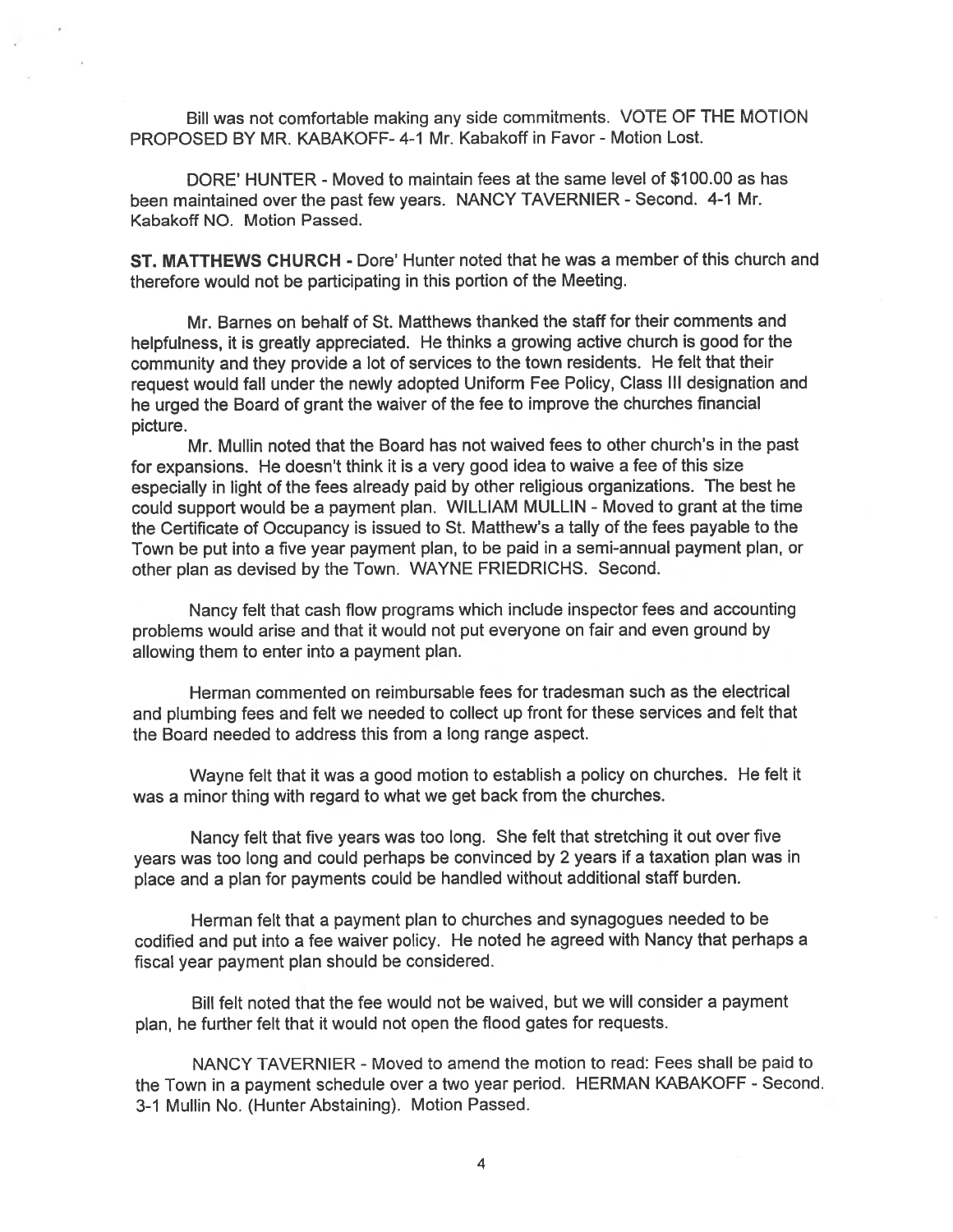FINAL MOTION: WILLIAM MULLIN - Moved to amend the motion to read: moved to gran<sup>t</sup> at the time of issuance of the Certificate of Occupancy Permit that the Fees be totaled and begin to be paid to the Town in <sup>a</sup> paymen<sup>t</sup> schedule over <sup>a</sup> two year period. WAYNE FREIDRICHS - Second. 3-1 TAVERNIER, No. (Hunter Abstaining). Motion Passed.

MILL CORNER -Trey Shupert came before the Board to update them on his meetings with Mr. Sweeny and the residents of Mill Corner. It is Mr. Sweeny's intent to <sup>g</sup>ift the \$300,000 to the Town to be used to build the Mill Corner Treatment Plant. They talked about the release document. It was never his intention to have the Mill Corner residents involved and par<sup>t</sup> of the signing off of documents. Mr. Sweeney and Lou Levine have agree<sup>d</sup> to reword the release document. The Mill Corner residents all want to move forward but still have concern for Parcel 2C. They don't want to see <sup>a</sup> highway garage built on that site at some future date. Trey outlined the Town meeting articles and his uncomfortableness with the SA District Mandatory Hookups before design and felt mote time should be given before moving forward.

Dore' outlined his memo and they were planning on just that, moving over articles 26 and 28 he doesn't feel the down hill people are all on board at this time and wanted to have the suppor<sup>t</sup> of them before moving forward. Trey felt that the feed back he had received was that many people were not interested because of the cost.

The Board will continue to be hopeful that the problem can be worked out and the \$300,000 received from Mr. Sweeney.

TOWN MEETING DISCUSSIONS: Nancy asked the Board to take positions on the outstanding Town Meeting articles. The Board took the positions on the following remaining articles:

Article 8 - Hold

Article 14 - Hold

Article 16 - DORE' HUNTER - Moved to recommend. NANCY TAVERNIER \_ Second. UNANIMOUS VOTE.

Article 17- NANCY TAVERNIER - Moved to recommend. WAYNE FREIDRICHS Second UNANIMOUS VOTE. Nancy noted that the cost should be shared with Boxboro in the future under the Budget.

Article 25 - DORE' HUNTER - Moved to recommend. NANCY TAVERNIER - Second. UNANIMOUS VOTE.

Article 26- DORE' HUNTER - Moved to Pass Over. NANCY TAVERNIER - Second. UNANIMOUS VOTE.

Article 27 - DORE' HUNTER - Moved to recommend. NANCY TAVERNIER - Second. UNANIMOUS VOTE.

Article 28- DORE' HUNTER - Moved to Pass Over. NANCY TAVERNIER - Second. UNANIMOUS VOTE.

Article 56 - Nancy felt we could take no action make a decision without AGL input. They will explore with the Finance Committee.

POWER ARTICLE -The Board discussed the conversations between Mr. Harrigan and the Moderator. It appears that Mr. Harrigan's new wording will substantially change the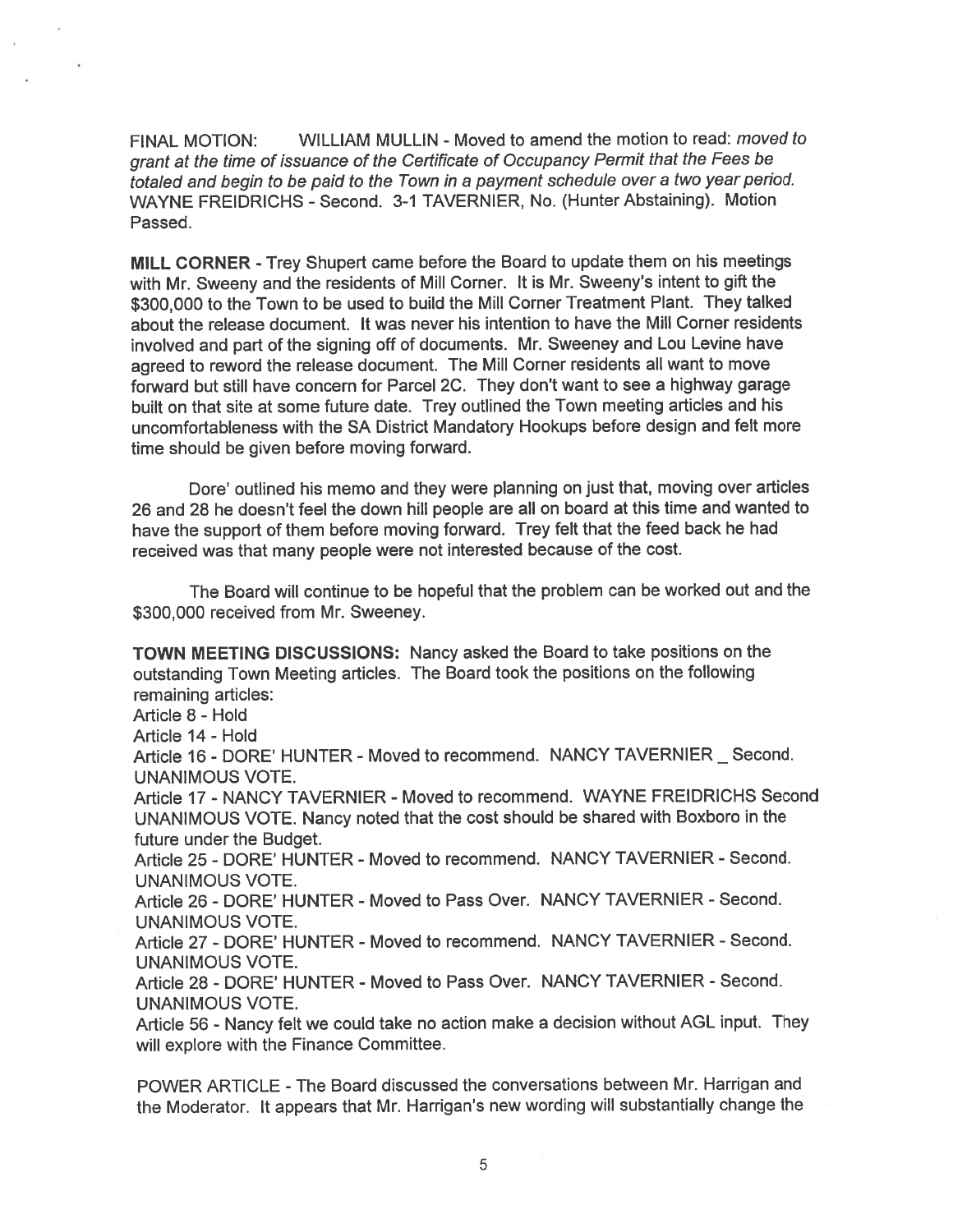intent of the article by asking for an appropriation. Chairman Mullin felt this issue could be better handled by formation of <sup>a</sup> Electric Use/Deregulation Issue Task Force of Town, School and Staff manpower, and to include Mr. Harrigan in the taskforce. He felt that this taskforce could follow the use of power in municipal buildings and effects of deregulation.

Wayne agree<sup>d</sup> town meeting said no to the Power Committee's requests, the timing is bad and we should wait and see what happens with deregulation, he could not suppor<sup>t</sup> doing anything right now.

## CONSENT AGENDA

DORE' HUNTER - Moved to Approve as printed. NANCY TAVERNIER- Second. UNANIMOUS VOTE

## TOWN MANAGER'S REPORT

EARTH DAY -DORE' HUNTER - Moved to approve the Earth Day Committees Requests as outlined their reques<sup>t</sup> letter. WAYNE FRIEDRICHS - Second. UNANIMOUS VOTE.

The Board adjourned at 12:05 P.M.

Clerk

0 19 k

Christine M. Joyce

Recording Secty. Mar26, 1996.DOC

Date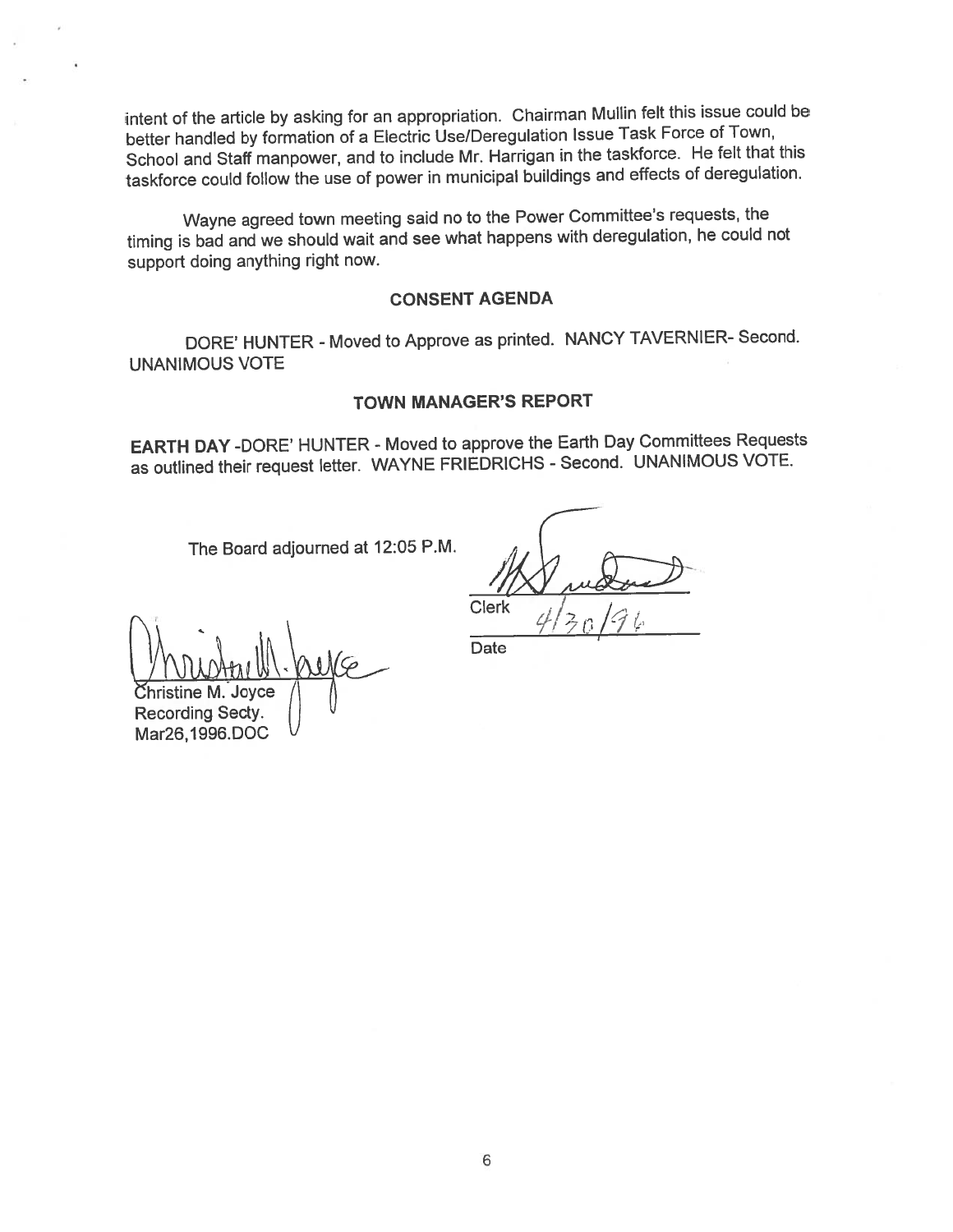March 22, 1996

TO: Board of Selectmen

FROM: William C. Mullin, Chairman

SUBJECT: Selectmen's Report

# AGENDA Room 204 MARCH 26, 1996

# Meeting begins at 8:00 due to Election

- I. CITIZEN'S CONCERNS
- II. PUBLIC HEARINGS & APPOINTMENTS
- 1. 8:01 BOSTON EDISON HEARING HIGH STREET Enclosed <sup>p</sup>lease find <sup>a</sup> petition from Boston Edison and staff comment for Board review and action.
- 2. 8:02 BOSTON EDISON HEARING LILAC COURT Enclosed <sup>p</sup>lease find <sup>a</sup> petition from Boston Edison and staff comment for Board review and action.
- 3. 8:05 MAPC Mary Ellen Schloss will be making <sup>a</sup> brief presentation to the Board regarding the SuAsCo Water Supply Protection Plan. Enclosed <sup>p</sup>lease find materials from MAPC regarding the recent committee findings and the reques<sup>t</sup> for two appointments to the Regional Advisory Committee for Board Discussion.
- 4. 8:15 MATT LIEBMAN -CONSERVATION COMMISSION Enclosed <sup>p</sup>lease find Mr. Liebman's Citizen Resource Sheet and VCC recommendation for appointment as an Associate Member of the Conservation Commission for Board action.

## III. SELECTMEN'S BUSINESS

5. UNIFORM FEE POLICY -Enclosed <sup>p</sup>lease find staff repor<sup>t</sup> and recommendations in the subject regard.

6. TRANSFER STATION FEES - Enclosed <sup>p</sup>lease find <sup>a</sup> reques<sup>t</sup> from Chairman Mullin in the subject regard.

7. ST. MATTHEWS CHURCH - Enclosed <sup>p</sup>lease find <sup>a</sup> reques<sup>t</sup> and staff comment for Board discussion.

8. TOWN MEETING DISCUSSIONS